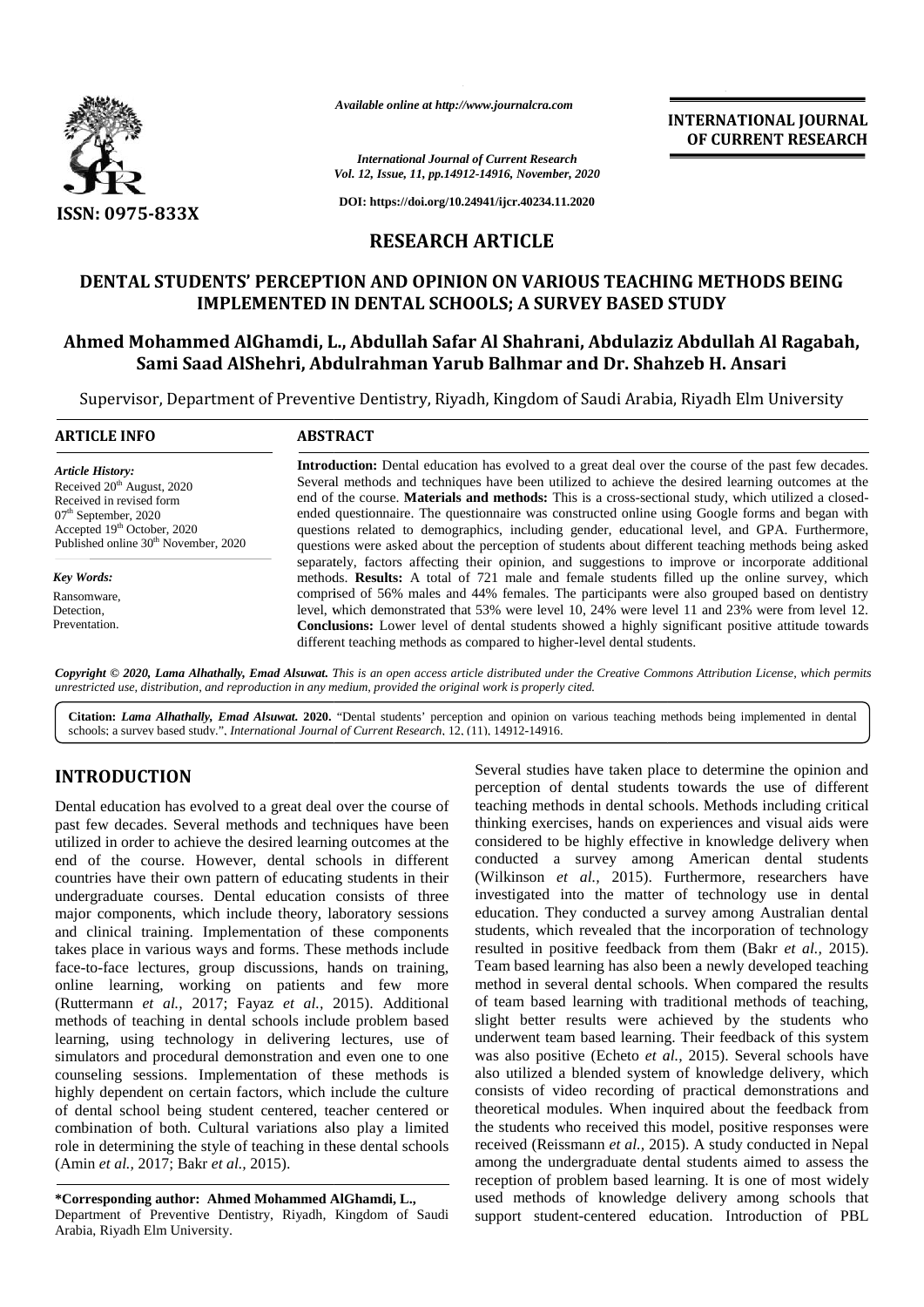among Nepalese dental students resulted in positive feedback from them (Rimal *et al.,* 2015).

**Study hypotheses:** Dental students in Riyadh support the technology based education system as compared to traditional methods.

#### **Aims of the study:**

- To determine the opinion of dental students about different teaching methods used in different dental schools in Riyadh.
- To assess the factors associated with the liking and disliking of that particular teaching method.
- To compare the findings on the basis of dentistry levels and university.

## **MATERIALS AND METHODS**

**Study Design:** This is a cross-sectional study, which utilized a closed ended questionnaire.

**Questionnaire Design:** The questionnaire was constructed online using Google forms and began with questions related to demographics, including gender, educational level and GPA. Furthermore, questions were asked about perception of students about different teaching methods being asked separately, factors affecting their opinion and suggestions to improve or incorporate additional methods.

**Study Sample:** This study was targeted towards the dental students of Riyadh city from Riyadh Elm University and Al Farabi dental college, therefore all dental students willing to participant were requested to fill up the questionnaire. A total of 1000 Riyadh based dental students were targeted in this study. The survey was sent using online communication including social media.

**Validity and Reliability of Questionnaire:** The questionnaire was sent to the experts in research, which include a few faculty members of REU in order to confirm the validity. As far as the reliability is concerned, a pilot study was conducted using 20 online questionnaires filled randomly by university students. Reliability was tested using Chronbach's coefficient alpha in the Statistical Package for Social Sciences (SPSS) version 19. **Statistical Analysis:** Collected data was transferred from Google sheets to SPSS version 19, where descriptive as well as inferential statistics were conducted. Comparisons between groups were made with the value of significance kept under 0.05.

**IRB Approval**: This proposal was registered to the REU research center web portal followed by applying for an IRB approval before the collection of data.

## **RESULTS**

A total of 721male and female students filled up the online survey, which comprised of 56% males and 44% females. The participants were also grouped on the basis of dentistry level, which demonstrated that 53% were level 10, 24% were level 11 and 23% were from level 12. The participants were also grouped on the basis of their GPAs, which revealed that 11% had less than 3, 65% had 3-4and 24% had 4-5. Finally, 51% belonged to REU and 49% to AlFarabi.



**Figure 1. Gender ratio of the study participants**



**Figure 2. Dentistry levels of the study participants**



**Figure 3. GPAs of the study participants**



**Figure 4. Ratio of students from two universities**

**Validity** and **Reliability** of the Questionnaire: According to the experts in REU, we made minor changes to our questionnaire before we distributed it to the study participants.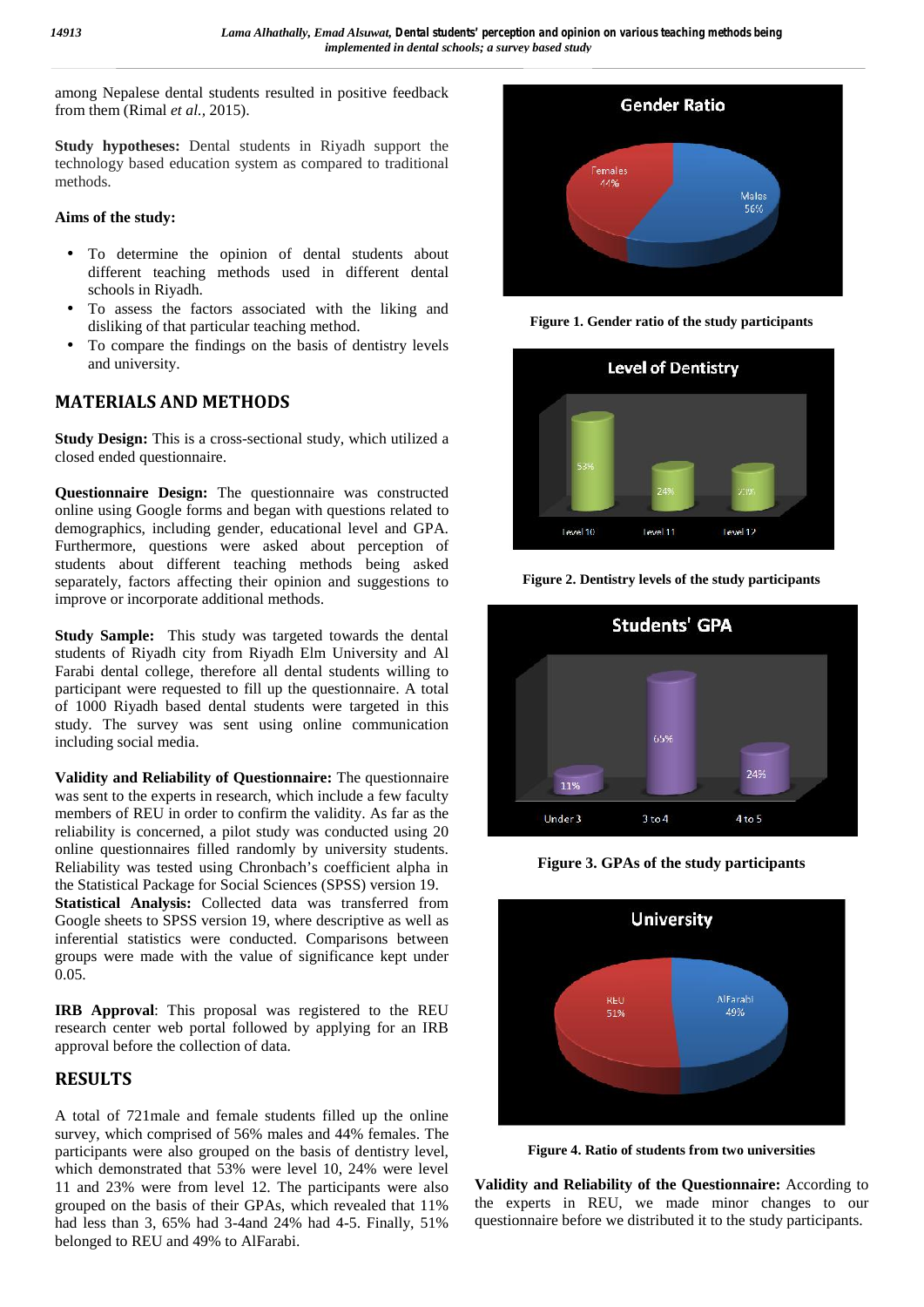| Item                                                                             | Level 10                       | Level 11                          | Level 12                        | P-Value |
|----------------------------------------------------------------------------------|--------------------------------|-----------------------------------|---------------------------------|---------|
| Face to face lectures are effective in delivering knowledge in dental education. | <b>Strongly Agree</b>          | <b>Strongly Agree</b>             | <b>Strongly Agree</b>           |         |
|                                                                                  | 57%<br>Agree                   | 15%<br>Agree                      | 12%<br>Agree                    |         |
|                                                                                  | 30%                            | 47%                               | 49%                             |         |
|                                                                                  | Neutral                        | Neutral                           | Neutral                         |         |
|                                                                                  | 4%                             | 24%                               | 22%                             | 0.000   |
|                                                                                  | Disagree<br>4%                 | Disagree<br>12%                   | Disagree<br>11%                 |         |
|                                                                                  | <b>Strongly Disagree</b>       | <b>Strongly Disagree</b>          | <b>Strongly Disagree</b>        |         |
|                                                                                  | 5%                             | 1%                                | 7%                              |         |
|                                                                                  |                                |                                   |                                 |         |
| Group discussions are effective in delivering knowledge in dental education.     | <b>Strongly Agree</b><br>63%   | <b>Strongly Agree</b><br>12%      | <b>Strongly Agree</b><br>15%    |         |
|                                                                                  | Agree                          | Agree                             | Agree                           |         |
|                                                                                  | 21%                            | 49%                               | 46%                             |         |
|                                                                                  | Neutral                        | Neutral                           | Neutral                         |         |
|                                                                                  | 8%<br>Disagree                 | 23%<br>Disagree                   | 23%<br>Disagree                 | 0.000   |
|                                                                                  | 5%                             | 10%                               | 12%                             |         |
|                                                                                  | <b>Strongly Disagree</b>       | <b>Strongly Disagree</b>          | <b>Strongly Disagree</b>        |         |
|                                                                                  | 3%                             | 6%                                | 5%                              |         |
| Hands on training are effective in delivering knowledge in dental education.     | <b>Strongly Agree</b>          | <b>Strongly Agree</b>             | <b>Strongly Agree</b>           |         |
|                                                                                  | 63%                            | 16%                               | 17%                             |         |
|                                                                                  | Agree                          | Agree                             | Agree                           |         |
|                                                                                  | 20%<br>Neutral                 | 46%<br>Neutral                    | 47%<br>Neutral                  |         |
|                                                                                  | 7%                             | 21%                               | 17%                             | 0.000   |
|                                                                                  | Disagree                       | Disagree                          | Disagree                        |         |
|                                                                                  | 5%                             | 10%                               | 10%                             |         |
|                                                                                  | <b>Strongly Disagree</b><br>4% | <b>Strongly Disagree</b><br>8%    | <b>Strongly Disagree</b><br>8%  |         |
| Problem based learning is effective in delivering knowledge in dental            | <b>Strongly Agree</b>          | <b>Strongly Agree</b>             | <b>Strongly Agree</b>           |         |
| education.                                                                       | 61%                            | 15%                               | 16%                             |         |
|                                                                                  | Agree                          | Agree                             | Agree                           |         |
|                                                                                  | 23%<br>Neutral                 | 49%<br>Neutral                    | 41%<br>Neutral                  |         |
|                                                                                  | 8%                             | 25%                               | 23%                             | 0.000   |
|                                                                                  | Disagree                       | Disagree                          | Disagree                        |         |
|                                                                                  | 3%                             | 7%                                | 7%                              |         |
|                                                                                  | <b>Strongly Disagree</b><br>4% | <b>Strongly Disagree</b><br>5%    | <b>Strongly Disagree</b><br>14% |         |
| Using technology is effective in delivering knowledge in dental education.       | <b>Strongly Agree</b>          | <b>Strongly Agree</b>             | <b>Strongly Agree</b>           |         |
|                                                                                  | 62%                            | 17%                               | 17%                             |         |
|                                                                                  | Agree                          | Agree                             | Agree                           |         |
|                                                                                  | 24%<br>Neutral                 | 48%<br>Neutral                    | 39%<br>Neutral                  |         |
|                                                                                  | 6%                             | 21%                               | 26%                             | 0.000   |
|                                                                                  | Disagree                       | Disagree                          | Disagree                        |         |
|                                                                                  | 3%                             | 10%                               | 7%<br><b>Strongly Disagree</b>  |         |
|                                                                                  | <b>Strongly Disagree</b><br>4% | <b>Strongly Disagree</b><br>5%    | 11%                             |         |
| Use of simulators is effective in delivering knowledge in dental education.      | <b>Strongly Agree</b>          | <b>Strongly Agree</b>             | <b>Strongly Agree</b>           |         |
|                                                                                  | 63%                            | 19%                               | 15%                             |         |
|                                                                                  | Agree<br>23%                   | Agree<br>48%                      | Agree<br>39%                    |         |
|                                                                                  | Neutral                        | Neutral                           | Neutral                         |         |
|                                                                                  | 7%                             | 19%                               | 29%                             | 0.000   |
|                                                                                  | Disagree                       | Disagree                          | Disagree                        |         |
|                                                                                  | 3%<br><b>Strongly Disagree</b> | $8\%$<br><b>Strongly Disagree</b> | 7%<br><b>Strongly Disagree</b>  |         |
|                                                                                  | 4%                             | 5%                                | 11%                             |         |
| One on one counseling is effective in dental education.                          | <b>Strongly Agree</b>          | <b>Strongly Agree</b>             | <b>Strongly Agree</b>           |         |
|                                                                                  | 64%                            | 17%                               | 12%                             |         |
|                                                                                  | Agree<br>23%                   | Agree<br>46%                      | Agree<br>45%                    |         |
|                                                                                  | Neutral                        | Neutral                           | Neutral                         | 0.000   |
|                                                                                  | 6%                             | 25%                               | 27%                             |         |
|                                                                                  | Disagree<br>1%                 | Disagree<br>10%                   | Disagree<br>5%                  |         |
|                                                                                  | <b>Strongly Disagree</b>       | <b>Strongly Disagree</b>          | <b>Strongly Disagree</b>        |         |
|                                                                                  | 5%                             | 3%                                | 11%                             |         |
| Critical thinking exercises are effective in delivering knowledge in dental      | Strongly Agree 60%             | <b>Strongly Agree</b>             | <b>Strongly Agree</b>           |         |
| education.                                                                       | Agree                          | 18%<br>Agree                      | 14%<br>Agree                    |         |
|                                                                                  | 24%                            | 47%                               | 42%                             |         |
|                                                                                  | Neutral<br>6%                  | Neutral                           | Neutral                         | 0.000   |
|                                                                                  | Disagree                       | 23%                               | 21%                             |         |
|                                                                                  | 6%                             | Disagree<br>5%                    | Disagree<br>15%                 |         |
|                                                                                  | <b>Strongly Disagree</b>       | <b>Strongly Disagree</b>          | <b>Strongly Disagree</b>        |         |
|                                                                                  | 5%                             | $8\%$                             | $2\%$                           |         |

#### **Table 1. Survey responses comparison on the basis of level of dentistry**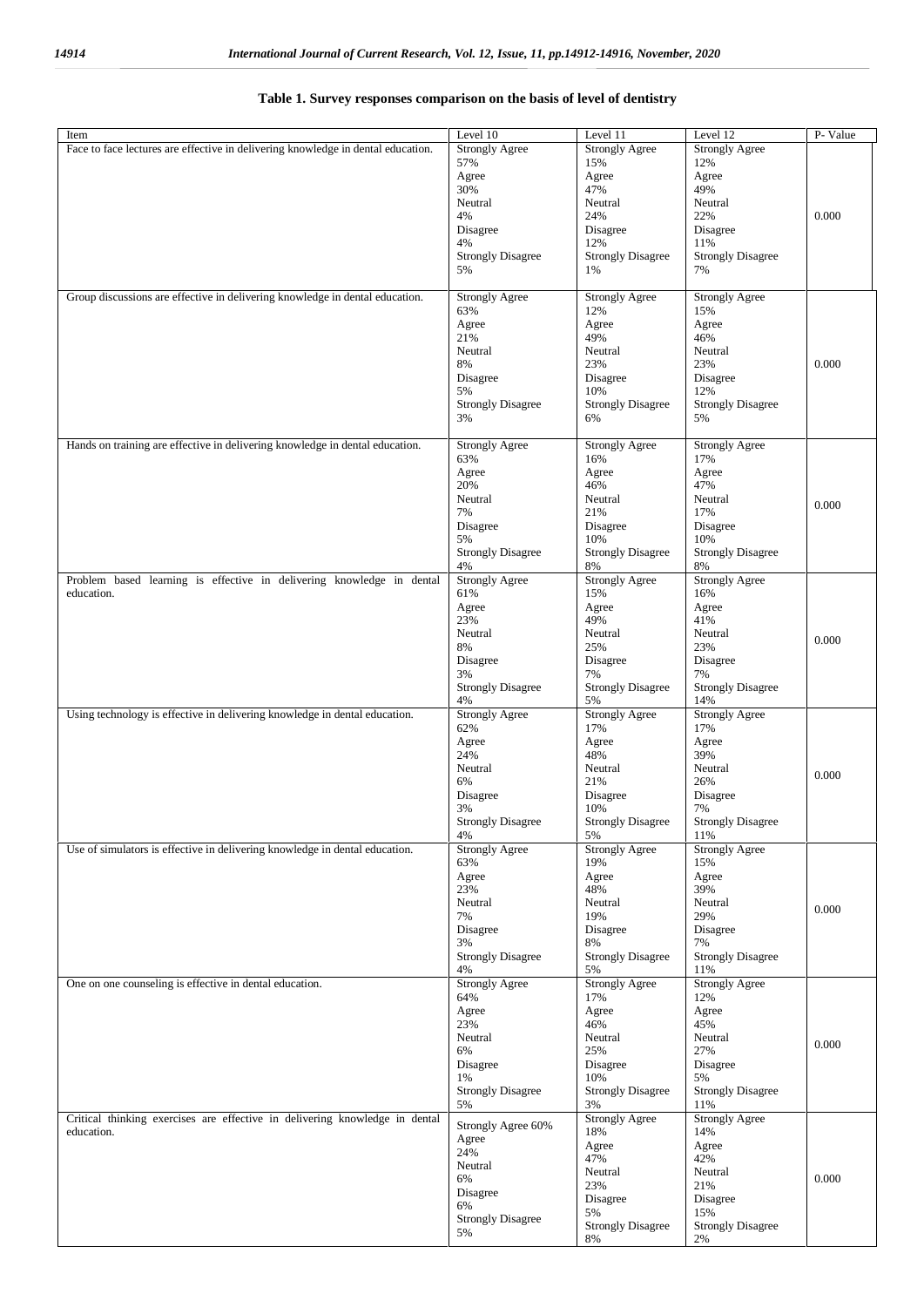| Item                                                                                   | <b>REU</b>               | AlFarabi                 | P-Value |
|----------------------------------------------------------------------------------------|--------------------------|--------------------------|---------|
| Face to face lectures are effective in delivering knowledge in dental education.       | <b>Strongly Agree</b>    | <b>Strongly Agree</b>    |         |
|                                                                                        | 66%                      | 9%                       |         |
|                                                                                        | Agree                    | Agree                    |         |
|                                                                                        | 31%                      | 46%                      |         |
|                                                                                        | Neutral                  | Neutral                  |         |
|                                                                                        | 2%                       | 22%                      | 0.000   |
|                                                                                        |                          |                          |         |
|                                                                                        | Disagree                 | Disagree                 |         |
|                                                                                        | 0%                       | 13%                      |         |
|                                                                                        | <b>Strongly Disagree</b> | <b>Strongly Disagree</b> |         |
|                                                                                        | 0%                       | 9%                       |         |
| Group discussions are effective in delivering knowledge in dental education.           | <b>Strongly Agree</b>    | <b>Strongly Agree</b>    |         |
|                                                                                        | 75%                      | 6%                       |         |
|                                                                                        | Agree                    | Agree                    |         |
|                                                                                        | 23%                      | 42%                      |         |
|                                                                                        | Neutral                  | Neutral                  | 0.000   |
|                                                                                        | 1%                       | 29%                      |         |
|                                                                                        | Disagree                 | Disagree                 |         |
|                                                                                        | 0%                       | 15%                      |         |
|                                                                                        | <b>Strongly Disagree</b> | <b>Strongly Disagree</b> |         |
|                                                                                        | 0%                       | 8%                       |         |
| Hands on training are effective in delivering knowledge in dental education.           | <b>Strongly Agree</b>    | <b>Strongly Agree</b>    |         |
|                                                                                        | 76%                      | 9%                       |         |
|                                                                                        | Agree                    | Agree                    |         |
|                                                                                        | 22%                      | 42%                      |         |
|                                                                                        | Neutral                  | Neutral                  |         |
|                                                                                        | 1%                       | 24%                      | 0.000   |
|                                                                                        | Disagree                 | Disagree                 |         |
|                                                                                        | 0%                       | 13%                      |         |
|                                                                                        | <b>Strongly Disagree</b> | <b>Strongly Disagree</b> |         |
|                                                                                        | 0%                       | 12%                      |         |
| Problem based learning is effective in delivering knowledge in dental education.       | <b>Strongly Agree</b>    | <b>Strongly Agree</b>    |         |
|                                                                                        | 71%                      | 10%                      |         |
|                                                                                        |                          |                          |         |
|                                                                                        | Agree                    | Agree                    |         |
|                                                                                        | 27%                      | 40%                      |         |
|                                                                                        | Neutral                  | Neutral                  | 0.000   |
|                                                                                        | 2%                       | 28%                      |         |
|                                                                                        | Disagree                 | Disagree                 |         |
|                                                                                        | 0%                       | 10%                      |         |
|                                                                                        | <b>Strongly Disagree</b> | <b>Strongly Disagree</b> |         |
|                                                                                        | 1%                       | 12%                      |         |
| Using technology is effective in delivering knowledge in dental education.             | <b>Strongly Agree</b>    | <b>Strongly Agree</b>    |         |
|                                                                                        | 72%                      | 13%                      |         |
|                                                                                        | Agree                    | Agree                    |         |
|                                                                                        | 24%                      | 41%                      |         |
|                                                                                        | Neutral                  | Neutral                  |         |
|                                                                                        | 4%                       | 23%                      | 0.000   |
|                                                                                        | Disagree                 | Disagree                 |         |
|                                                                                        | 0%                       | 11%                      |         |
|                                                                                        | <b>Strongly Disagree</b> | <b>Strongly Disagree</b> |         |
|                                                                                        | 0%                       | 12%                      |         |
| Use of simulators is effective in delivering knowledge in dental education.            | Strongly Agree           | Strongly Agree           |         |
|                                                                                        | 72%                      | 14%                      |         |
|                                                                                        | Agree                    | Agree                    |         |
|                                                                                        | 23%                      | 41%                      |         |
|                                                                                        | Neutral                  | Neutral                  |         |
|                                                                                        | 5%                       | 25%                      | 0.000   |
|                                                                                        | Disagree                 | Disagree                 |         |
|                                                                                        | 0%                       | 10%                      |         |
|                                                                                        |                          |                          |         |
|                                                                                        | <b>Strongly Disagree</b> | <b>Strongly Disagree</b> |         |
|                                                                                        | 0%                       | 11%                      |         |
| One on one counseling is effective in dental education.                                | <b>Strongly Agree</b>    | <b>Strongly Agree</b>    |         |
|                                                                                        | 75%                      | 10%                      |         |
|                                                                                        | Agree                    | Agree                    |         |
|                                                                                        | 20%                      | 46%                      |         |
|                                                                                        | Neutral                  | Neutral                  | 0.000   |
|                                                                                        | 5%                       | 26%                      |         |
|                                                                                        | Disagree                 | Disagree                 |         |
|                                                                                        | 0%                       | 8%                       |         |
|                                                                                        | <b>Strongly Disagree</b> | <b>Strongly Disagree</b> |         |
|                                                                                        | 0%                       | 11%                      |         |
| Critical thinking exercises are effective in delivering knowledge in dental education. | Strongly Agree 69%       | <b>Strongly Agree</b>    |         |
|                                                                                        |                          | 12%                      |         |
|                                                                                        | Agree                    | Agree                    |         |
|                                                                                        | 24%                      | 42%                      |         |
|                                                                                        | Neutral                  | Neutral                  |         |
|                                                                                        | 7%                       | 20%                      | 0.000   |
|                                                                                        | Disagree                 | Disagree                 |         |
|                                                                                        | 0%                       | 0%                       |         |
|                                                                                        | <b>Strongly Disagree</b> | <b>Strongly Disagree</b> |         |
|                                                                                        | 0%                       | 0%                       |         |
|                                                                                        |                          |                          |         |

#### **Table 2: Survey response comparison on the basis of universities**